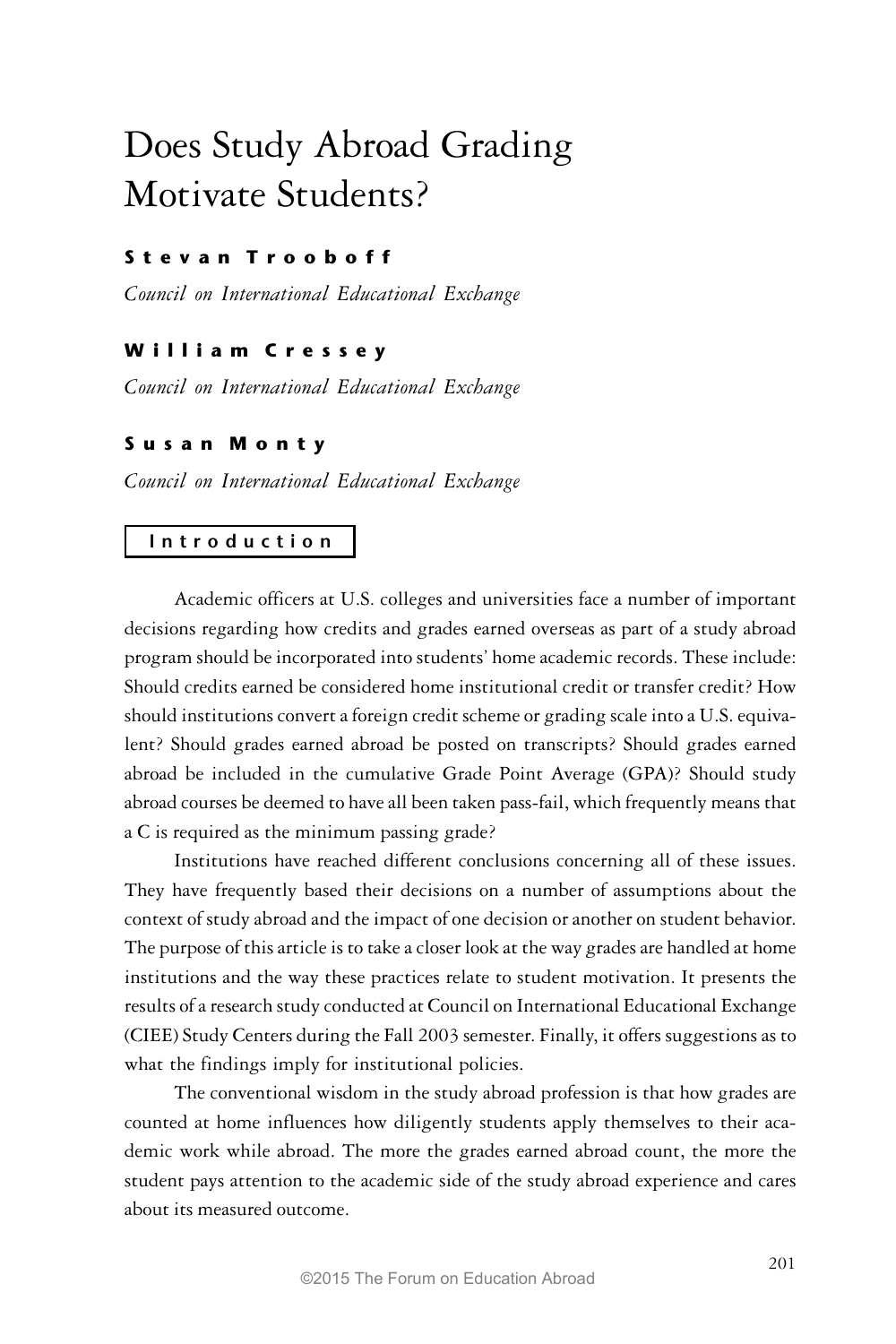Concomitantly, since motivation and performance are presumably linked, a second underlying assumption is that students whose grades are counted at home achieve better results abroad or, at least, receive better grades. These assumptions presuppose a broader but often unstated hypothesis; namely, that grades *in general* serve to motivate students to do their best work. This latter issue is explored somewhat in previous studies discussed below. The presumption of a positive motivational value in counting grades while studying abroad has often been used to advocate posting all study abroad grades on home transcripts and including them in the student's cumulative GPA.

Usually only anecdotal evidence is adduced in support of these assumptions. However, one recent study has explored the relationship between grading policies and success abroad through quantitative research. Mary  $Merva<sup>1</sup>$  of John Cabot University (Rome) studied the semester GPAs of approximately 400 students during the academic year 2000-2001 and compared the mean semester GPAs for students whose grades "count" to those of students whose grades "do not count." "Count" in Merva's study means that grades are averaged into their cumulative GPA at their home institution; "do not count" means that the students' home schools transfer only the credits received if they pass the course. Merva reports that "students whose grades are averaged into their cumulative GPA are estimated to have an increase in the mean semester GPA of .36 points (11.4%) above the average." She concludes that "whether or not grades count does have an affect on students' effort with a particularly deleterious affect on the overall academic gains from study-abroad programs." In sum, she believes that her research supports the conventional wisdom.

While we do not argue with Merva's results, the sample she used and the context in which the research was conducted is limited. John Cabot is a small school, populated about half by Americans studying abroad, teaches largely in English, and offers an experience designed to closely parallel the domestic U.S. experience while incorporating the benefits of being in a different culture and learning or perfecting a new language. Study abroad programs generally, however, are more diverse in their composition and setting and it was our belief that a wider sample of programs and settings would be likely to elicit different results more consistent with our own experience in the field.

CIEE has been a leader in the field of international educational exchange since 1947; several of our Study Centers have been in operation for almost 40 years. CIEE has been one of the pioneers in developing empirical data on the study abroad experience. Today, CIEE serves more than 1000 colleges and universities, more than 3000 students annually, and operates more than 50 study abroad programs in 25 countries. Grades, grading, and the impact of grade-recording policies are of keen interest to us and to our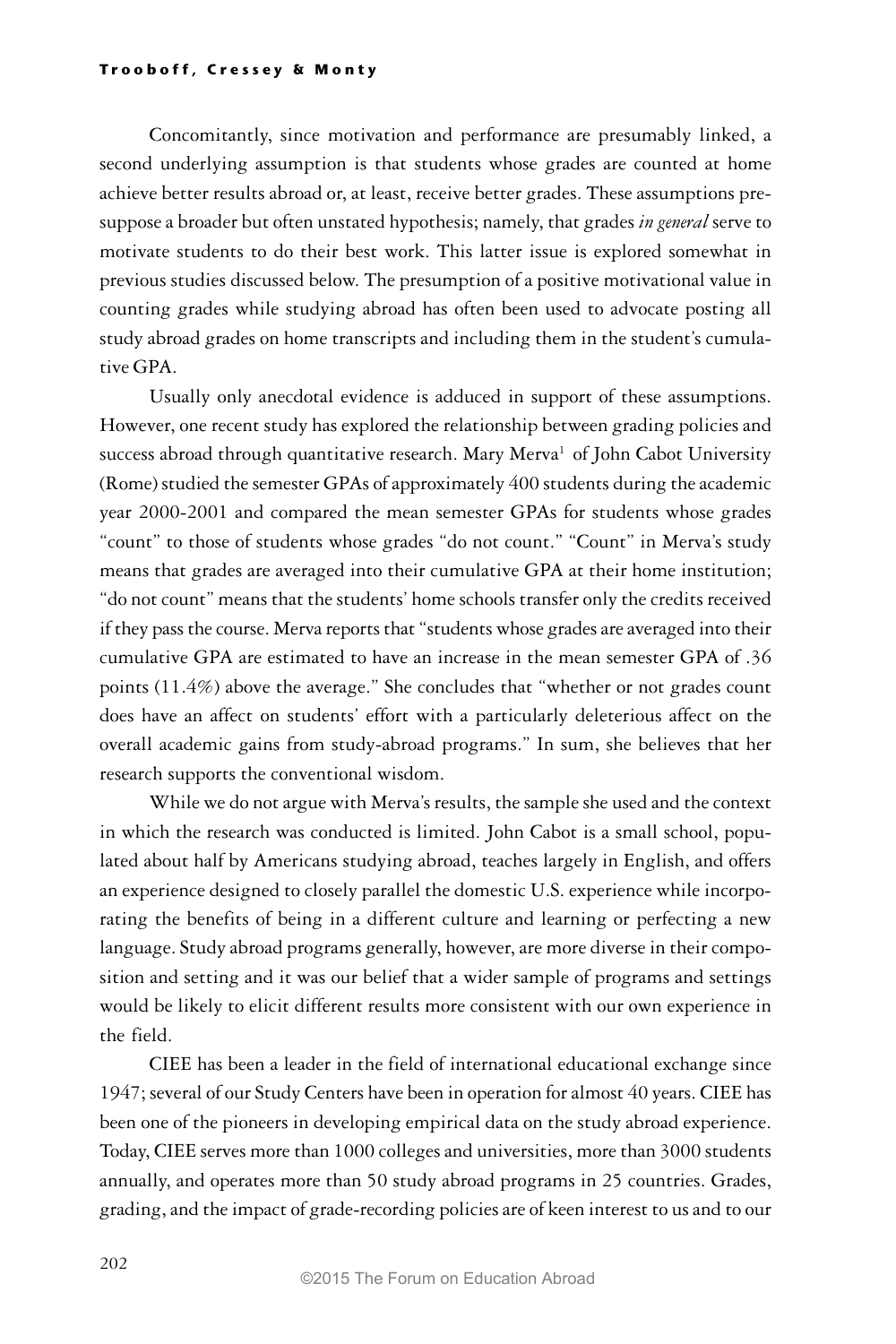partners and professional colleagues. Accordingly, in the Fall of 2003, we set out to explore the relationships between motivation, grades received abroad, and the graderecording policies of sending institutions.

Our goal in conducting this research is twofold: to contribute to this discussion by exploring relationships of various sorts between grading and motivation, and to broaden the discussion of the central question under investigation. We believe that study abroad is about a good deal more than grades and academic achievement. To this end, we widened the scope of the investigation. We considered an assessment of motivation that includes an evaluation of the degree to which the student is engaged with the host community and is making an effort to derive maximum benefit from the intercultural dimensions of the program, even though these efforts are rarely related to grades received. Cultural integration and learning are a significant and unique part of the study abroad experience and we considered it important to explore student motivation in these regards, while also tracking the impact of grades related to transcript practices.

#### M o tivation

The hypothesis contained in the conventional wisdom is that "how grades are counted at home influences how diligently students apply themselves to their academic work while abroad." In other words, students whose grades have more impact on their official academic records are more highly motivated to do well academically while abroad. Merva and the studies she cites provide arguments to support the assumption that "the grade – effort relationship should be positive" (149). Yet, while positively relating grading practices and grades, these studies almost always leap over the issue of student motivation and are largely silent on the issue of student efforts to make the most of the cultural dimensions of the study abroad experience. Since cultural learning is a key part of the rationale for studying abroad, grades and transcript policies should be viewed in the context of broader motivation, not as an absolute in and of themselves.

Motivation is a complex construct and there are different kinds of motivation. In an interesting study of the relationship between goals and motivation, on the one hand, and academic learning, Antonio Valle<sup>2</sup> and others distinguish *learning goals*, *performance goals*, and *social reinforcement goals*. Aspects of their discussion are directly relevant to the study abroad context: "Students with learning goals are interested in acquiring new skills and improving their knowledge even if they make mistakes; students with performance goals are … interested in obtaining positive evaluations of ability and … prefer to obtain a positive evaluation of a fairly simple task rather than run the risk of receiving a negative evaluation of a more challenging and meaningful task." (72).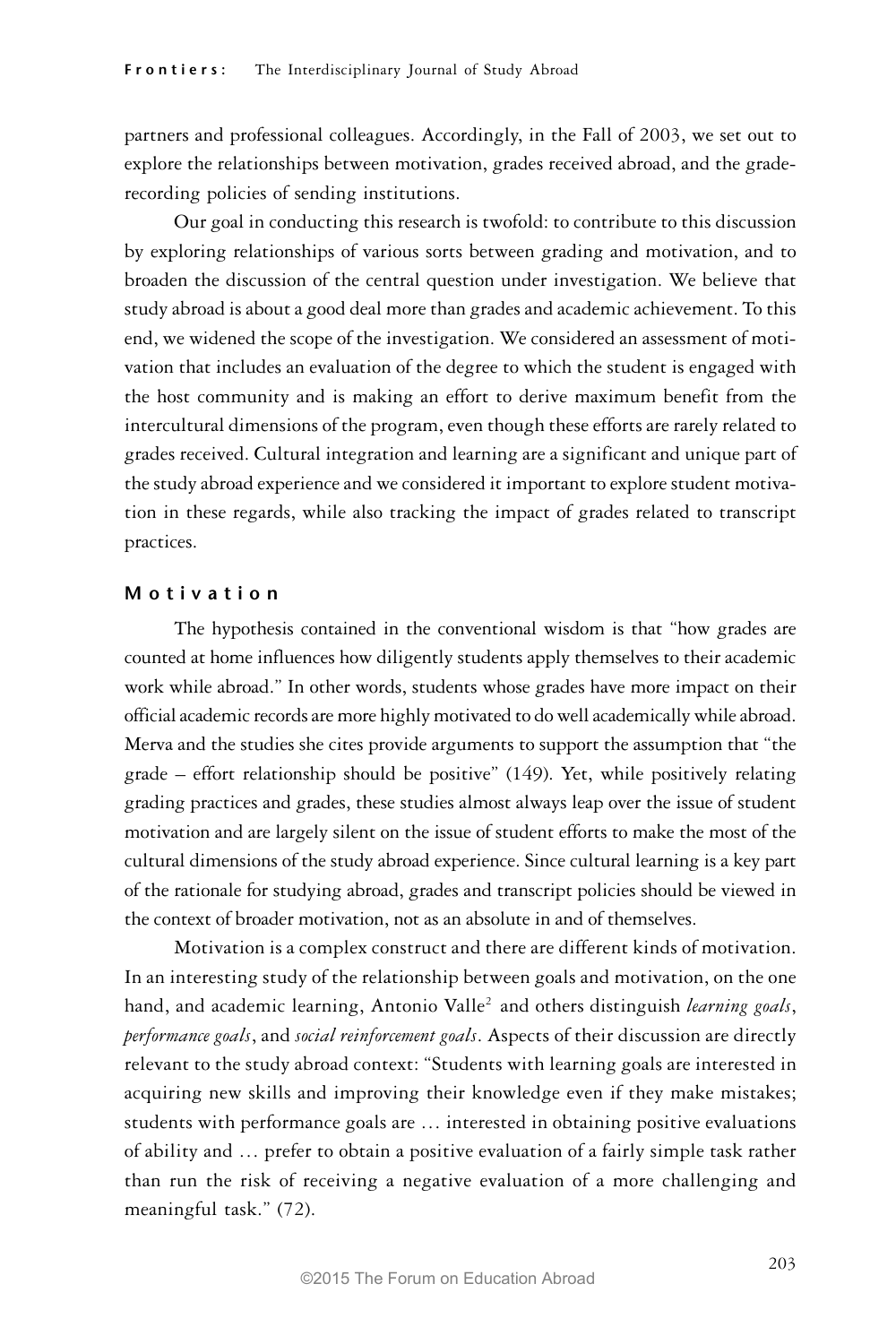A similar distinction is drawn in a study of the impact of testing on students' motivation for learning conducted by Wynne Harlen and Ruth Deakin Crick<sup>3</sup>. The purpose of their study was "to provide evidence in relation to claims that, on the one hand, testing raises standards and, on the other, that testing ... has a negative impact on motivation for learning." (169). Harlen and Crick distinguish *intrinsic* and *extrinsic motivation*. Intrinsic motivation is associated with a number of positive outcomes: "learners find interest and satisfaction in what they learn, … recognize their own role in learning and so take responsibility for it, … [and achieve] levels of engagement that lead to development of conceptual understanding and higher level thinking skills." (175). Learners driven largely by extrinsic motivation, on the other hand, "engage in learning because it is a means to an end, … [and] learning may stop … in the absence of … external incentives, [and] what is learned is closely targeted at behavior that is rewarded." (175).

One of the primary goals of study abroad is to provide exposure to and involvement in a local culture. Therefore, one of the important measures of the effectiveness of study abroad is whether or not students are motivated to make the most of the cultural integration opportunities abroad as well as putting effort forward in their academic work. To go abroad and not get involved in the local culture, even with good grades, misses the point of the experience. And, to get involved in the culture and make the most of these learning opportunities while flunking every course or doing poorly, is equally problematic. A balance of student motivation in these two dimensions of the successful overseas experience—cultural involvement and academic performance— is essential.

We will return to these issues as we discuss the implications of our research. The key points are that there are a variety of ways of thinking about motivation and that grading can have a positive or negative impact on various types of motivation depending on the individual involved. Therefore, to suggest that transcript policies lead to better grades, and that this demonstrates that students are "positively motivated" by such practices is an oversimplification. We explore some of these issues in our discussion of the research outcomes and policy recommendations.

## O b j e c tives of the Current Study

In an effort to investigate the possible impact of alternative transcript policies, we investigated the statistical relationships among four variables in a population of 551 study abroad participants from the Fall semester of 2003:

- The student's cumulative GPA prior to going abroad;
- The transcript policy of the student's home school;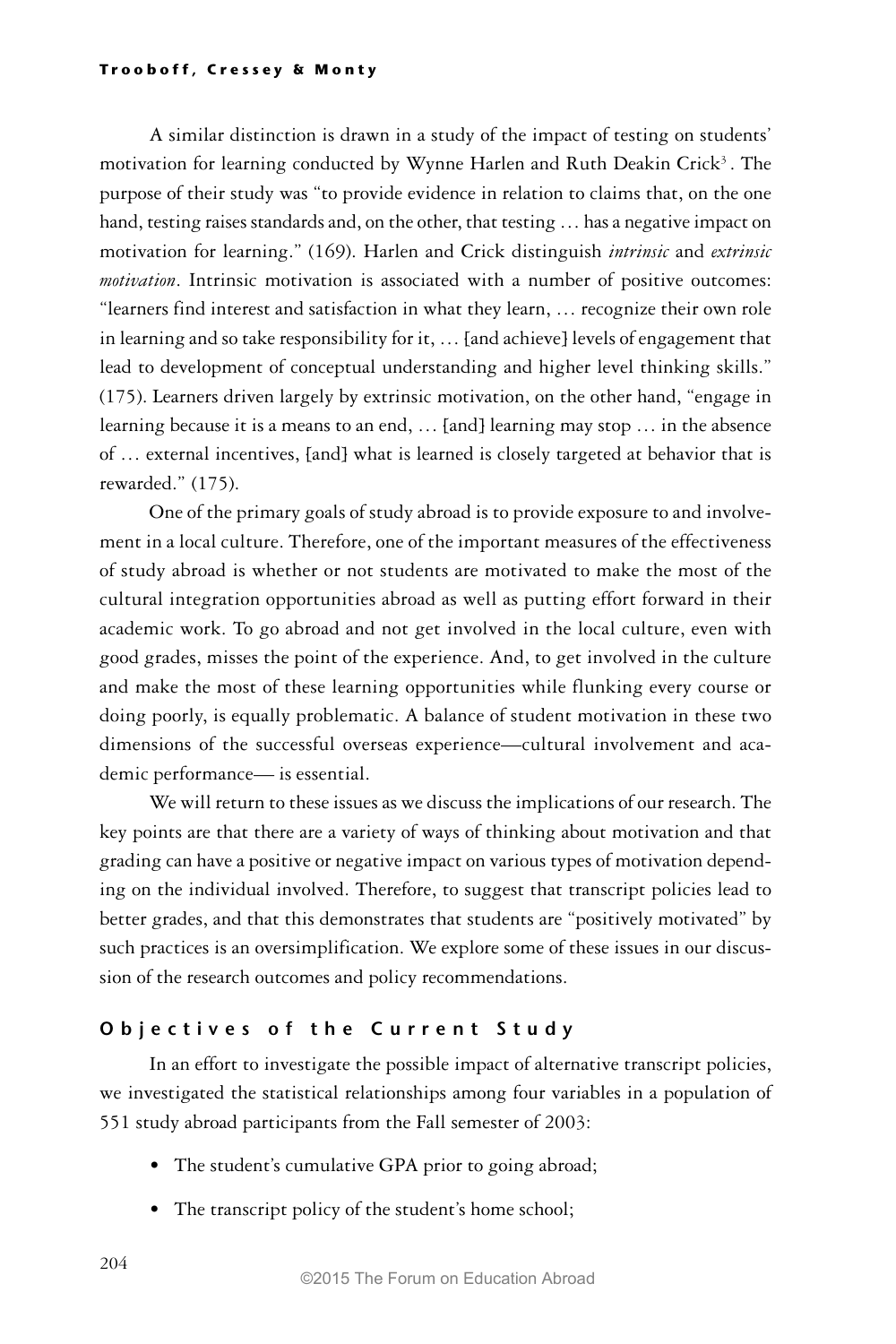- An assessment of the student's motivation and involvement with the program content; and
- The GPA received by the student on the study abroad program

We tested the following hypotheses:

**Hypothesis 1**: *Grades obtained by a particular student abroad correlate positively* with the grades obtained by that student prior to the study abroad experience. This seems a natural hypothesis—good students are good students regardless of the setting and regardless of the transcript policies of their home schools.

**Hypothesis 2**: *Motivation of students while abroad is greater if grades are counted in the GPA and/or posted on the home transcript.* We debated the merits of stating this hypothesis positively or negatively, and, in the end, opted to state it this way because it is consistent with what we have been calling the conventional wisdom.

**Hypothesis 3**: *Grades earned studying abroad are higher if grades are counted in the GPA and/or posted on the home transcript.* This hypothesis, as well, could be stated positively or negatively. Our formulation is consistent with the conventional wisdom.

In addition, a continuation of this study will investigate the relationship between participation in study abroad and achievement after students return home. We believe that one of the positive impacts of the study abroad experience is that students become more serious academic students. Our final hypothesis is that grades of students who study abroad show an improvement over their historical record once they return to their home campuses. Our research will track students, and see what happens to their grades when they return.

#### M e t h o d o l o g y

#### S a m p l e

During the Fall semester of 2003, more than 1000 students participated on CIEE study abroad programs. For purposes of this research, we extracted a sample of 551 students at 32 program sites. These sites were chosen because they represent a broad spectrum of program types rather than a single type. Next, all of the programs are relatively small (none larger than 35 students). Resident Directors of programs of this size are likely to know their students well and have a good sense of the level of each student's motivation. In addition, these sites represent a broad spectrum of sending institutions. All together, 136 sending institutions are represented in our sample, with an average of four students per institution—a high of 50 participants and a low of one. No single institution accounts for the majority of students, and this removed a possible distortion in the results.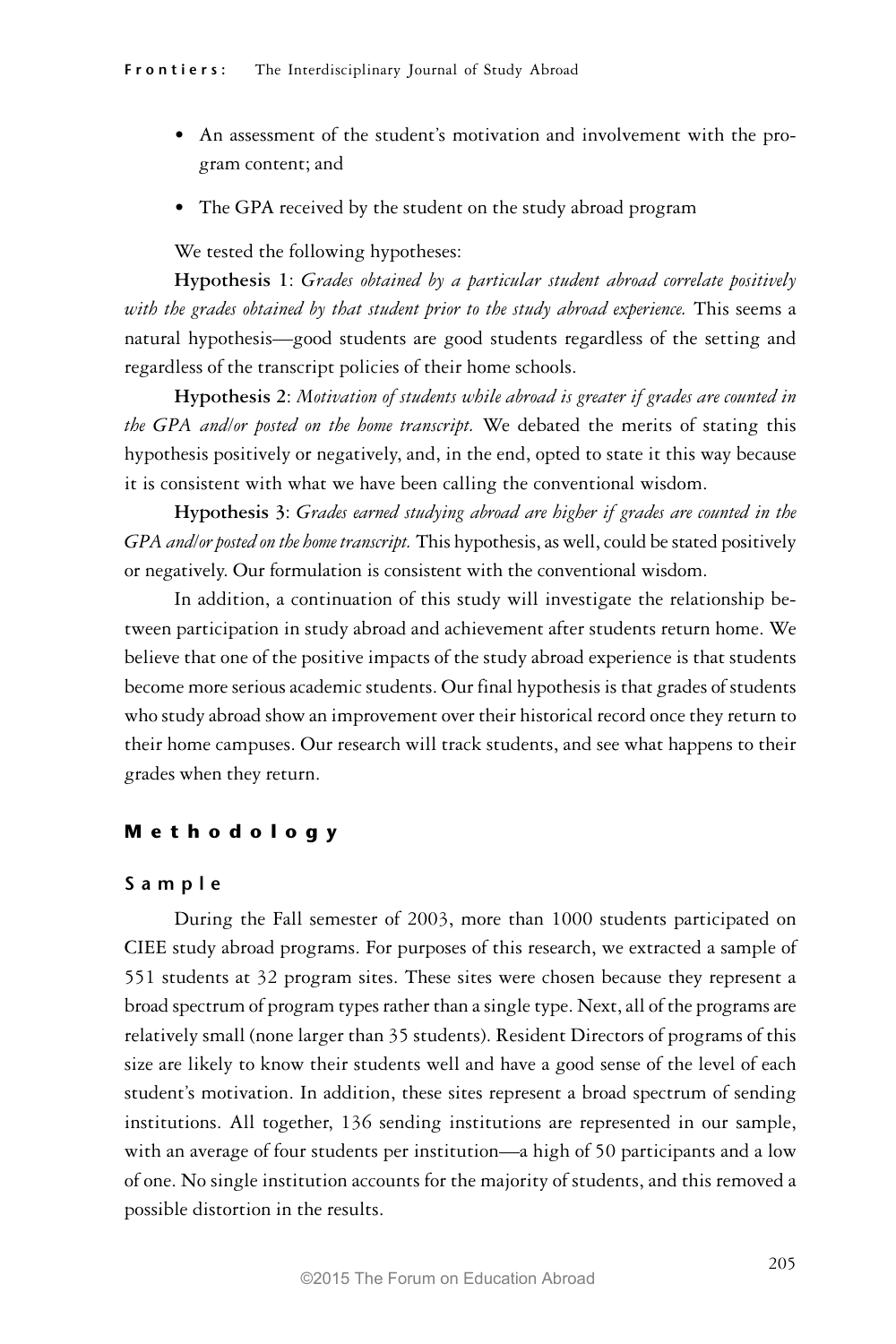## D a t a C ollection

CIEE maintains a comprehensive database of student applications, enrollments, and grading. Therefore, the cumulative GPAs, prior to study abroad, as reported for most students attending our programs, were available for this study. Grade data was also collected from student transcripts submitted prior to the program, and from grade reports submitted from program sites.

Institutional practices regarding how grades are recorded on home transcripts and whether or not study abroad grades count in student GPAs were verified by a questionnaire sent to each sending institution. While practices varied from institution to institution, and, in some institutions from program to program, overall we found it most meaningful to break transcript practices into three groups. The first group records grades on the home transcript and counts them in student GPAs (henceforth "*Grades and GPA*"). The second group records grades on transcripts but does not count them in the GPAs (henceforth "*Grades Only*"). The third group does not record study abroad grades on the home transcript and does not count them in the GPA (henceforth "*Credit Only*"). Table 1 provides a breakdown of these groups by student count.

Table 1: Number of students subjected to each of the three home campus policies studied

| Policy                  | <b>Number of Students</b> |
|-------------------------|---------------------------|
| <b>GRADES &amp; GPA</b> | 263                       |
| <b>GRADES ONLY</b>      | 116                       |
| <b>CREDIT ONLY</b>      | 116                       |

To measure student motivation, in order to assess its relation to study abroad grade policies, we asked the resident director at each site to evaluate each student's motivation at one of four levels. The levels as we defined them make reference both to academic effort and attempts to be engaged in the local culture. The four levels are defined as.

- Highly Motivated (HM): These students clearly make the most of their study abroad experience. They actively engage in the academic program, doing everything possible to embrace the local culture, and overall show enthusiasm and interest in maximizing their study abroad experience. These are students who one would characterize as outstanding in terms of overall motivation.
- Fully Acceptable (FA): These students' motivation is certainly adequate. They are reasonably invested in academic and cultural opportunities that the program offers. They participate in cultural activities most of the time and try to gain as much as possible from the experience. However, they do not demonstrate the outstanding characteristics of the highly motivated.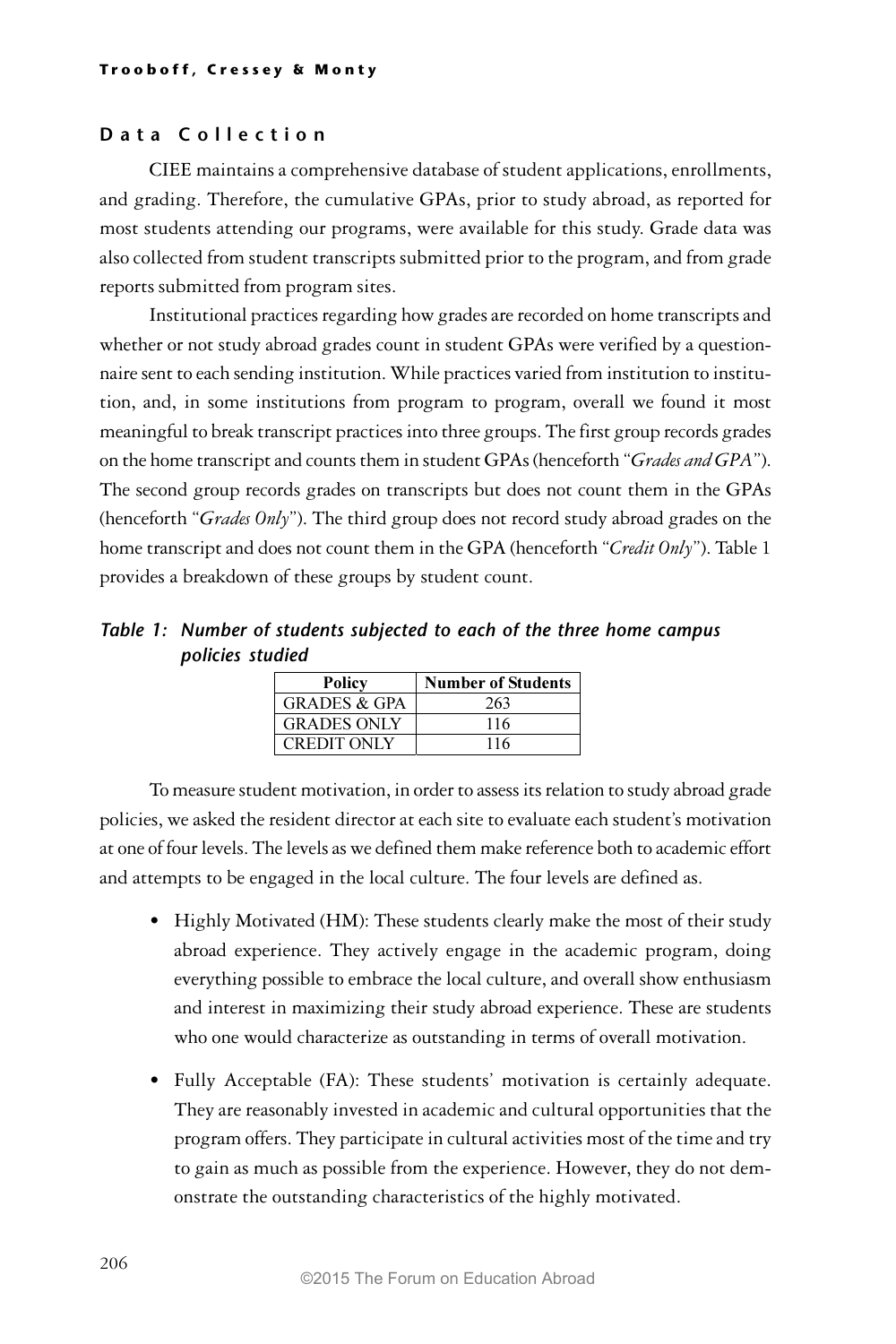- Limited Motivation (LM): These students attend classes and do most of what is required in terms of academic and cultural assimilation. They are less likely to break out of the American student shell. They clearly do not make the most of the many opportunities offered by the program. While their work and motivation is not unacceptable, they will do what they have to do to pass, but no more.
- Unmotivated (UN): These students are not motivated to gain from the study abroad experience. They are uninterested in engaging in the myriad of academic and cultural opportunities available. They might work hard enough to pass their courses, but that is all. Overall, they treat the study abroad experience more as a holiday than as an educational experience.

The motivation levels of the students in the sample, as assessed by the resident directors, are shown in Table 2:

## Table 2: Motivation level ratings of students, by totals

|    | <b>Rating   Number of Students</b> |
|----|------------------------------------|
| HМ | 207                                |
| FA | 225                                |
|    |                                    |

We Mare aware of the subjectivity of this measure of motivation. However, as indica<del>ted earlier, motivation is co</del>mplex, and to our knowledge there is no single instrument or other measurement technique that has been shown to be completely reliable. We believe that our resident directors are in a good position to make relevant judgments on motivation, and that their ratings are likely to be reliable for our purposes. The resident directors are experienced in working with students abroad, and this experience provides a sound basis for assessing the degree to which students are really invested in the experience of study abroad, both academically and culturally.

## Data Organization

Three of the four variables investigated are organized as linear progressions from a low end to a high end. The two grade point averages (GPA prior to participation and GPA during participation) range from a low number which is "bad" (theoretically zero but in practice 2.32 for the prior GPAs and 1.5 for the study abroad GPAs) to a high ("good") of 4.0 for the prior GPAs and 4.3 for some study abroad programs that award  $A_{\pm}$ grades. We organized each of the sets of grade point averages into quintiles as shown in Table 3. Only the upper three quintiles of the Prior GPA range have students in them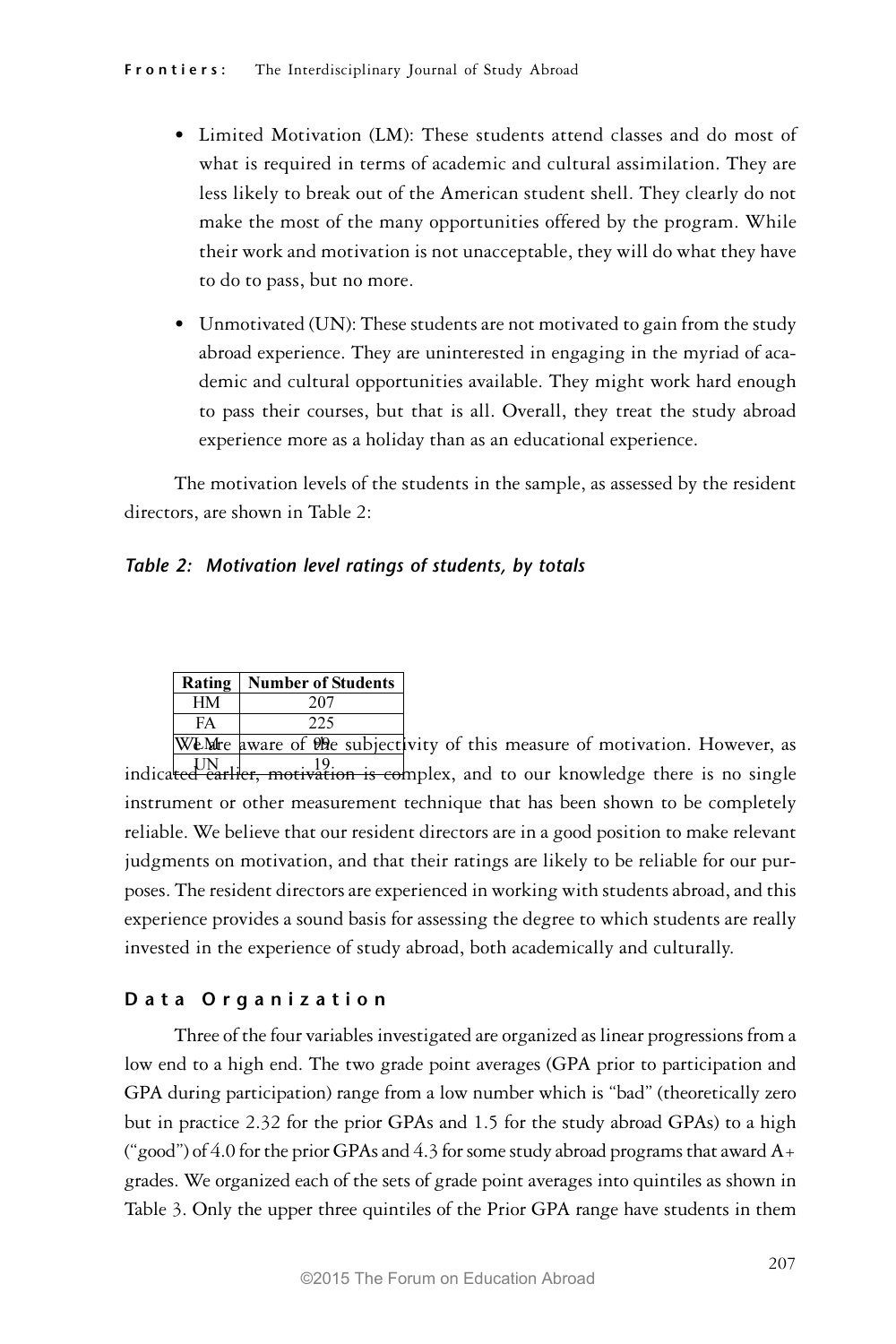because admission requirements screened out students in the lower two quintiles The four motivation level ratings range from Highly Motivated or "good" to Unmotivated or "bad." We ranked the ratings from 4 (highest) to 1 (lowest).

| Quintile | <b>Range for Prior GPAs</b> | <b>Range for Study Abroad GPAs</b> |
|----------|-----------------------------|------------------------------------|
|          | $3.435 - 4.00$              | $3.765 - 4.33$                     |
|          | $2.865 - 3.43$              | $3.195 - 3.76$                     |
|          | $2.295 - 2.86$              | $2.625 - 3.19$                     |
|          | $1.725 - 2.29$              | $2.055 - 2.62$                     |
|          | $1.155 - 1.72$              | $1.484 - 2.05$                     |

Table 3: Range of Grade Point Averages (GPA), by quintile

The final variable—home institution transcript policies—could be viewed as two independent variables: whether or not study abroad grades are recorded on the home school transcript, and whether or not study abroad grades are factored into a student's cumulative GPA. The policy could also be viewed as a single variable, organized as a progression from "least impact" (grades are not recorded and are not averaged into cumulative GPAs) to "most impact" (grades are recorded and averaged into cumulative GPAs), with the practice of recording the grades but not averaging them into the GPA being a "middle value" in the range. In our investigation, we explored both possible groupings and ran the statistical analysis both ways.

## Analytic Tools

All data was tabulated and various statistical tests were performed on the data to measure correlations and similar statistical relationships. We examined results in two ways—first adhering to commonly accepted standards for significance (i.e., requiring at least a 95% chance that there is a correlation, based on a Pearson Chi-square), and less formally examining apparent relationships which, although not statistically significant, seemed interesting to us.

The primary analytic tools used to explore relationships among the variables were *Analysis of Variation* (ANOVA) and *Pearson's Correlation Matrix,* which is used to find a correlation between at least two continuous variables. Generally, correlations above 0.80 are considered quite high. For each table, we give a probability value (P), which indicates the likelihood that the results are random. Lower P values indicate greater likelihood of significance. In the field of statistics, values indicating a higher than 95% likelihood of significance (i.e., lower than 0.05) are considered reliable.

We did not completely discount relationships simply because they did not meet common tests of statistical significance. In our view statistical significance and practical applicability do not always coincide. As practitioners, our goals were to review and investigate the data in as many ways as possible to try and understand exactly what it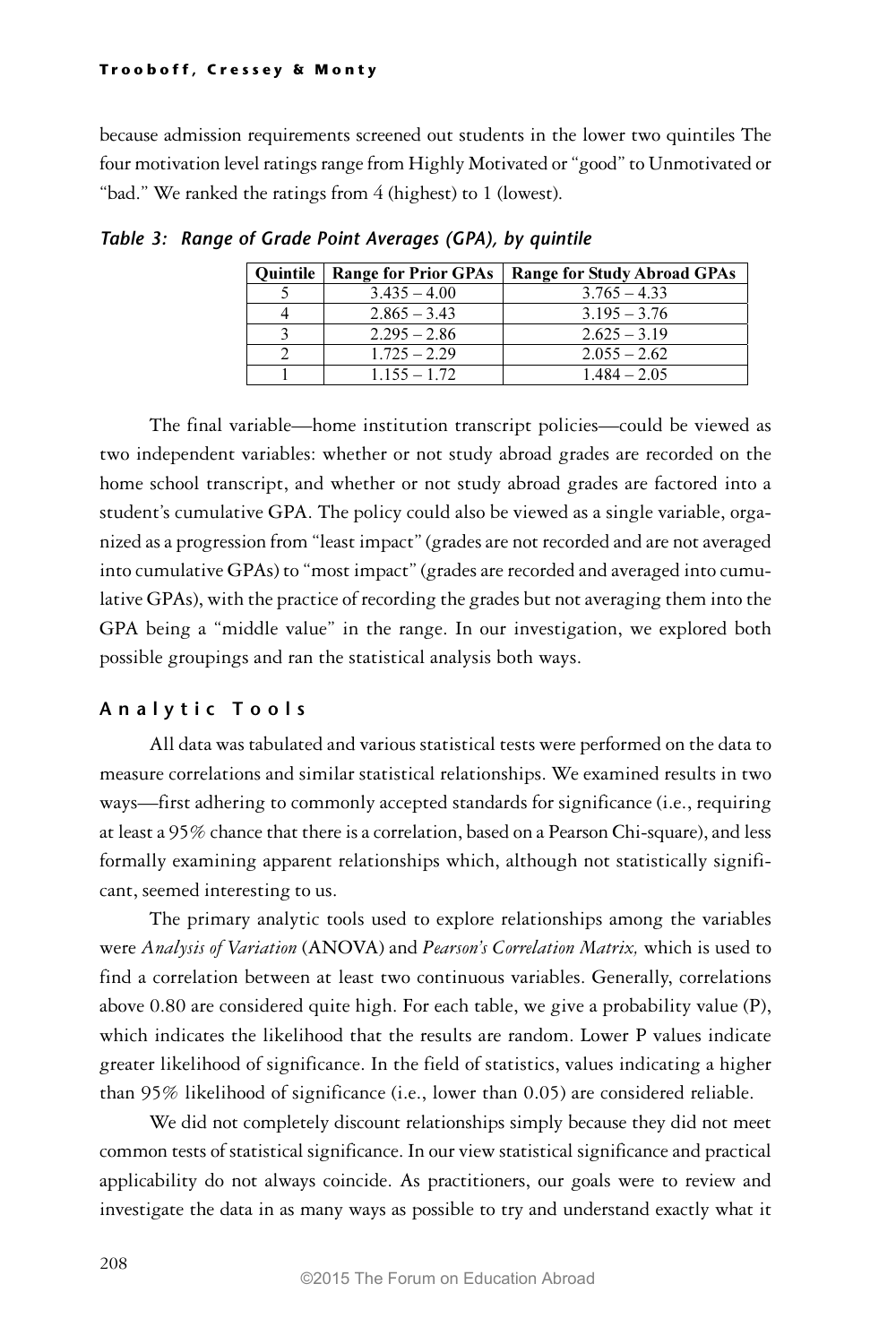means rather than adhering to mathematical models that, in spite of widespread use, are not always consistently understood. For this reason, we have reported some findings in spite of the fact that they fall short of the 95% "relevance" threshold. In the same way, we have tried to take the widest possible view of the information we assembled, sometimes looking at groupings other than those originally set for some of our variables.

Over all, we believe our methodology is consistent with good social science practice but we recognize that, in the spirit of exploration of outcomes, we have taken liberties that might not be to the liking of some.

#### F i n d i n g s

**Hypothesis 1**: *Grades obtained by a particular student abroad correlate positively with the grades obtained by that student prior to the study abroad experience.*

The data we analyzed provides strong support for our first hypothesis. Table 4 displays a simplified version of the results generated by the statistical analysis.

|                 |                    | <b>PRIOR</b> | <b>GPA</b> |            |        |  |  |
|-----------------|--------------------|--------------|------------|------------|--------|--|--|
|                 | ٩                  | 4            | 5          | %Total of  | Number |  |  |
|                 | (middle)           |              | (high)     | sample     | of     |  |  |
| <b>OUINTILE</b> |                    |              |            | population | sample |  |  |
| l (low)         | $2.2\%$            | $1.5\%$      | 1.4%       | $1.5\%$    |        |  |  |
| 2               | 10.6%              | 5.9%         | $2.4\%$    | 4.8%       | 22     |  |  |
| 3               | 34.0%              | 23.3%        | $9.2\%$    | 18.0%      | 82     |  |  |
| 4               | 7%                 | 46.5%        | 49.8%      | 47.8%      | 218    |  |  |
| $5$ (high)      | 8.5%               | 22.8%        | 37.2%      | 27.9%      | 127    |  |  |
| Number          | 47                 | 202          | 207        |            | 456    |  |  |
|                 | Probability=0.0000 |              |            |            |        |  |  |

Table 4: Prior GPA compared to Study Abroad GPA by quintile

As the table shows, the shaded values are higher than the corresponding percentages for the sample population taken as a whole. There is a linear progression from lower GPAs both prior to and during study abroad towards higher GPAs both prior to and during study abroad. The probability of the analytical relationship described by the table was evaluated for being statistically significant. This table achieved the highest score of any in our study: its significance level is greater than 99.9%. (In the charts, the lower p values indicate higher likelihood of significance.) This indicates there is very little likelihood that chance caused the pattern we see in this data table. This table also shows that more students scored in the second quintile (B grades, roughly) abroad than at home, while significantly fewer students scored in the top quintile abroad.

It should come as no surprise that good students are good students, whether at home or abroad, and that they are just as likely to do well while abroad as at home. All CIEE Study Centers have a GPA admission requirement at the upper levels of the grading spectrum. In general, students on CIEE programs have performed near a 3.0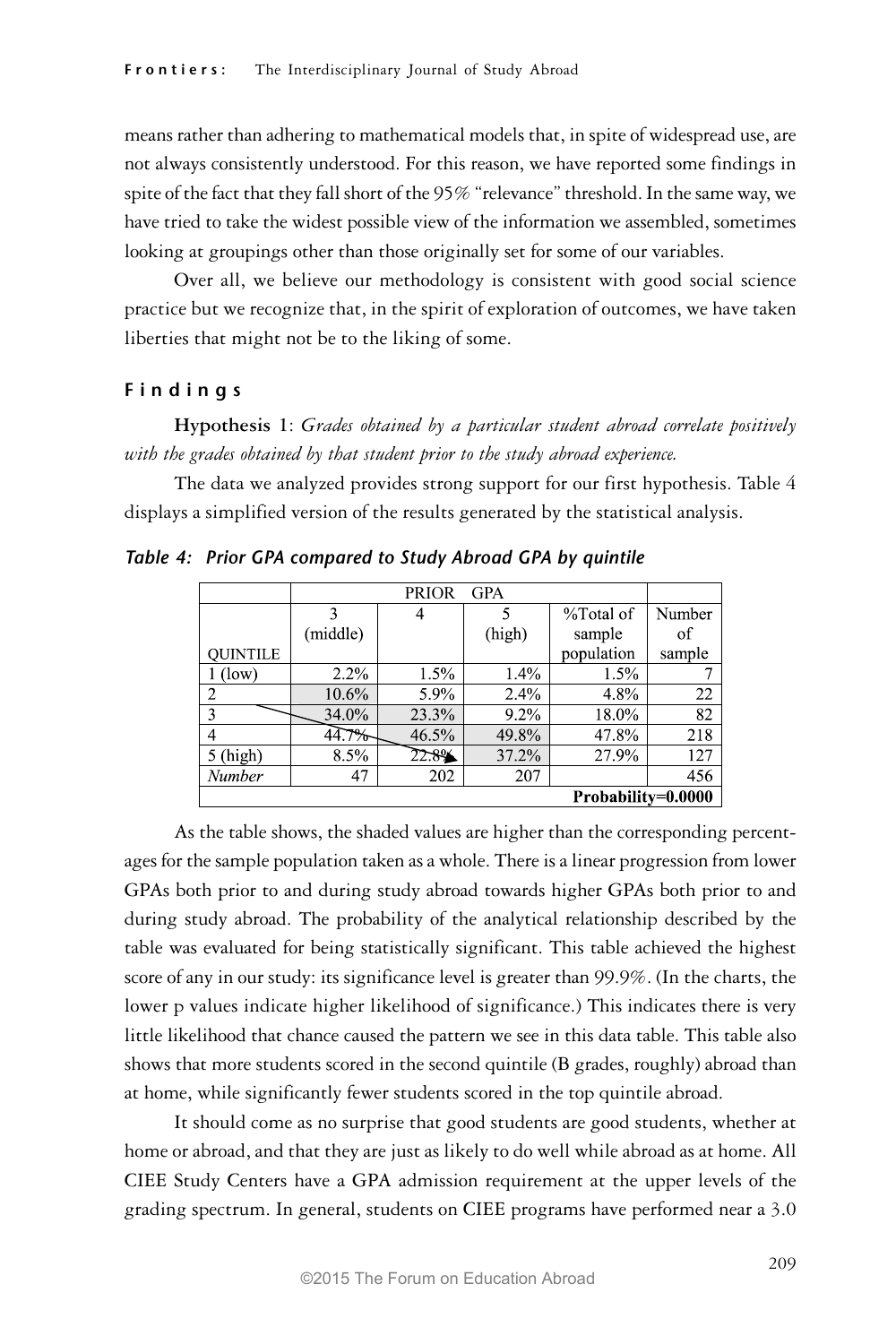GPA (or higher) prior to attending a program. Thus, while the students at the top of the GPA range outperform those lower in GPA, the reality is that all these students are good students capable of quality academic work. This holds irrespective of the transcript practice of the sending institution. In other words, whether or not the grades earned while studying abroad count, the stronger student performs better.

**Hypothesis 2**: *Motivation of students while abroad is greater if grades are counted in the GPA and/or posted on the home transcript.*

This hypothesis turned out to be only half true. Examining the data revealed an unexpected trend: the largest group (48%) to score the highest for motivation came not from either end of the policy spectrum of *Credit Only* or *Grades & GPA* but rather fell in the middle policy, *Grades Only* (Table 5). Just over 87% of the *Grades Only* group score in the top two motivation categories, while 78% of the *Grades & GPA* group and 72% of the *Credit Only* group score in these top two categories. Surprisingly the most rigid policy which transcribes the grades and factors them into the GPA yielded the lowest number of highly-motivated students (35%).

Another anomaly worthy of further investigation is the apparent split in the motivation ratings of the students in the *Credit Only* group, where a larger than expected number of students (23%) were ranked as having low motivation. More students are less motivated in this group than in either of the others. The data was grouped by gender to see if that might be a confounding variable or account for the odd distribution in the *Credit Only* group and nothing was significant. Gender is not a confounding variable.

|                         | <b>CREDIT</b> | <b>GRADES</b> | <b>GRADES</b> | TOTAL          | Number     |
|-------------------------|---------------|---------------|---------------|----------------|------------|
|                         | <b>ONLY</b>   | <b>ONLY</b>   | & GPA         | <b>PERCENT</b> |            |
| <b>UNMOTIVATED</b>      | 4.31%         | 0.00          | 4.55%         | 3.43%          | 17         |
| <b>LESS MOTIVATED</b>   | 23.28%        | 12.93%        | 17.05%        | 17.54%         | 87         |
| <b>FULLY ACCEPTABLE</b> | 35.34%        | 38.79%        | 43.18%        | 40.32%         | 200        |
| <b>HIGHLY MOTIVATED</b> | 37.07%        | 48.28%        | 35.23%        | 38.71%         | 191        |
| Number                  | 116           | 116           | 264           |                | 495        |
|                         |               |               |               |                | $P=0.0300$ |

Table 5: Home institution transcript policy in relation to motivation rating, by percent of sample

Interpretation of these statistics is by no means straightforward. Viewing policy differences as a single variable ranging from most impact to least impact, we would expect the *Grades & GPA* group to rank higher than the *Grades Only* group. However, these motivation ratings are based on assessment of effort both in academic work and in intercultural involvement. Perhaps adding the burden of GPA implications causes students to concentrate so hard on grades that they are unable to participate fully in the cultural opportunities, and therefore are seen as less motivated by resident directors. To probe this possibility a bit further, we examined the students whose home schools fall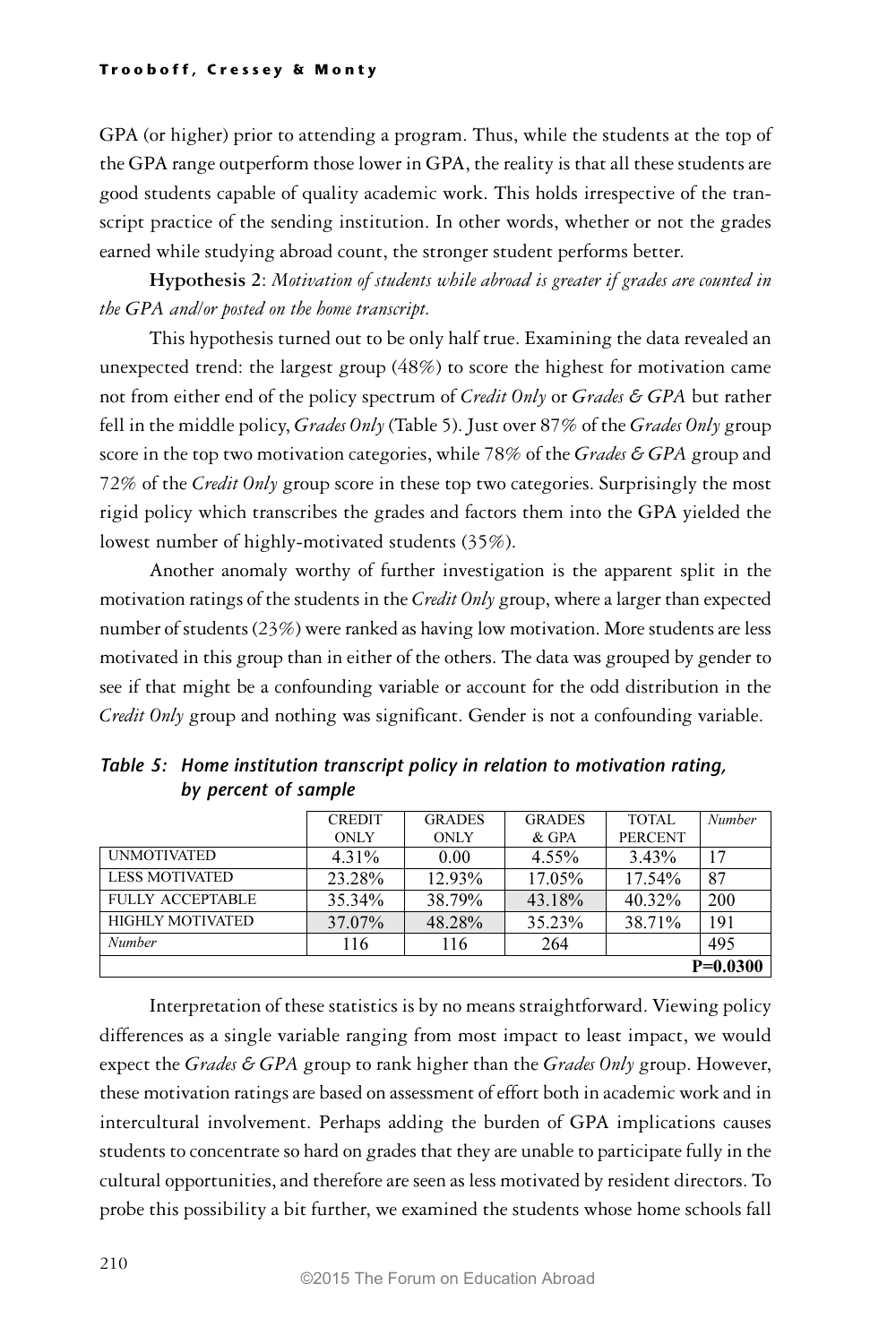within the *Grades & GPA* category and who received the two lowest motivation ratings. The final study abroad grades for 45 of these students were available. Of this subset of students, the average Study Abroad GPA was 3.36, which is lower than the average for the entire population.

Another possible conclusion is that it may be more accurate to view the policy question to entail two separate policy decisions—whether or not to record grades and whether or not to count grades in the GPA. We therefore ran the tests again comparing the motivation ratings separately with each of two independent variables. From the distribution displayed in our first test, we can suspect that of the two new variables, whether or not grades are recorded might turn out to be more significant than whether or not the grades are factored into the GPA. Our results as shown in Tables 6 and 7 suggest that this is true.

Table 6: Motivation by whether or not grades are recorded, by percent of sample

| <b>RECORDED</b><br><b>UNMOTIVATED</b><br>4.31%<br>3.17%<br>3.43%<br><b>LESS MOTIVATED</b><br>23.28%<br>17.57%<br>15.83%<br>FULLY ACCEPTABLE<br>35.34%<br>41.95%<br>40.40%<br><b>HIGHLY MOTIVATED</b><br>37.07%<br>38.58%<br>39.05%<br>Number<br>116 |  |                 | $P=0.2400$ |
|-----------------------------------------------------------------------------------------------------------------------------------------------------------------------------------------------------------------------------------------------------|--|-----------------|------------|
|                                                                                                                                                                                                                                                     |  | 379             | 495        |
|                                                                                                                                                                                                                                                     |  |                 | 191        |
|                                                                                                                                                                                                                                                     |  |                 | 200        |
|                                                                                                                                                                                                                                                     |  |                 | 87         |
|                                                                                                                                                                                                                                                     |  |                 | 17         |
| <b>GRADES</b><br><b>GRADES</b><br><b>NOT</b><br>TOTAL.                                                                                                                                                                                              |  | <b>RECORDED</b> | Number     |

| Table 7: Motivation by whether or not grades are included in GPA, |
|-------------------------------------------------------------------|
| by percent of sample                                              |

|                         | <b>GPA</b><br><b>NOT</b><br><b>INCLUDED</b> | <b>GPA</b><br><b>INCLUDED</b> | TOTAL  | Number     |
|-------------------------|---------------------------------------------|-------------------------------|--------|------------|
| <b>UNMOTIVATED</b>      | 2.16%                                       | 4.56%                         | 3.43%  | 17         |
| <b>LESS MOTIVATED</b>   | 18.10%                                      | 17.11%                        | 17.57% | 87         |
| <b>FULLY ACCEPTABLE</b> | 37.07%                                      | 43.35%                        | 40.40% | 200        |
| <b>HIGHLY MOTIVATED</b> | 42.67%                                      | 34.98%                        | 38.58% | 191        |
| Number                  | 232                                         | 263                           |        | 495        |
|                         |                                             |                               |        | $P=0.1500$ |

In Tables 6 and 7, the shaded cells contain percentages that are higher than the corresponding percentages for the population taken as a whole. In Table 6 the higherthan-total cells fall where we would expect them to fall, whereas in Table 7, the distribution seems random. Unfortunately, neither of these sets of results returns a chi-square value that indicates that the figures are significant.

Yet another possibility is that the apparent anomaly between *Grades Only* percentages and *Grades* & GPA percentages could be the result of other factors. For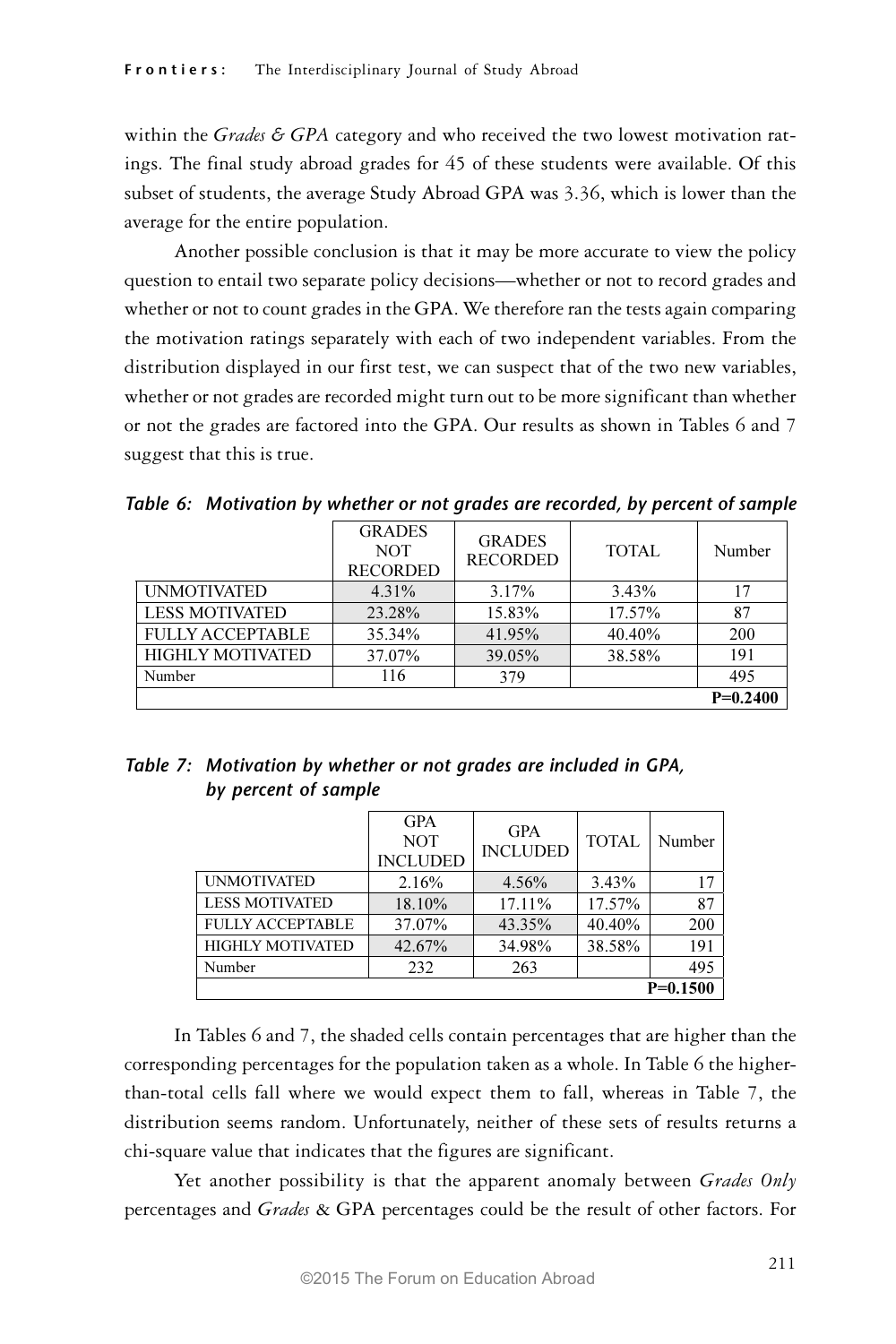example, over 50% of the *Grades Only* students come from schools included in U.S. News and World Report's top colleges and universities, while only 11% of the students in the *Grades & GPA* group come from similarly ranked schools. It could be that students from so-called "top colleges" display characteristics to resident directors that make them seem more motivated.

However, when we excluded the "top colleges" students from the sample and ran the correlation between home school policy and motivation, the results were similar to those obtained for the entire sample (Table 5). Even without the "top colleges" students, the *Grades Only* policy has 24% more students in the top motivation bracket than the *Grades & GPA* policy.

We are left with the conclusion that the apparently higher motivation of students in the *Grades Only* category (as compared to the *Grades & GPA* category) is an unexplained attribute of this particular population. If we were to run the experiment again with a new population of students and came up with the same results, this would strengthen our supposition that this correlation is real. For many study abroad professionals, this aspect of our results will seem anomalous, but the fact remains that in our data it is shown to be statistically significant.

The most revealing result of our analysis for Hypothesis 2 is that the common assumption—that including study abroad grades into students' cumulative GPAs leads to higher levels of motivation—is simply not very well supported by this empirical evidence. A significant majority (78%) of students in the sample scored in the top two motivation categories. This indicates that, in general, we are working with a motivated group of students. The ratings represent slight degrees of difference which, while statistically significant, are nonetheless fairly close together.

**Hypothesis 3**: *Grades earned studying abroad are higher if grades are counted in the GPA and/or posted on the home transcript.*

In the case of this hypothesis, as with H2, there is some support but it is far from conclusive. Table 8 shows the percentages of students scoring in each of the GPA quintiles in relation to the three transcript policies.

The policy of *Grades Only* precipitates the largest percentage of students in the highest grade quintile (42.5%) while *Credit Only* has about 27% and *Grades & GPA* has only 24%. This finding is compatible with the previous finding in that they both suggest that a *Grades Only* policy is the most conducive to a fuller study abroad experience and to higher grades as well. When the mean GPAs for the study abroad semester were compared by policy group, the *Grades Only* group scored 0.12 points higher than the *Credit Only* students and 0.13 points higher than the *Grades & GPA* students (Table 9).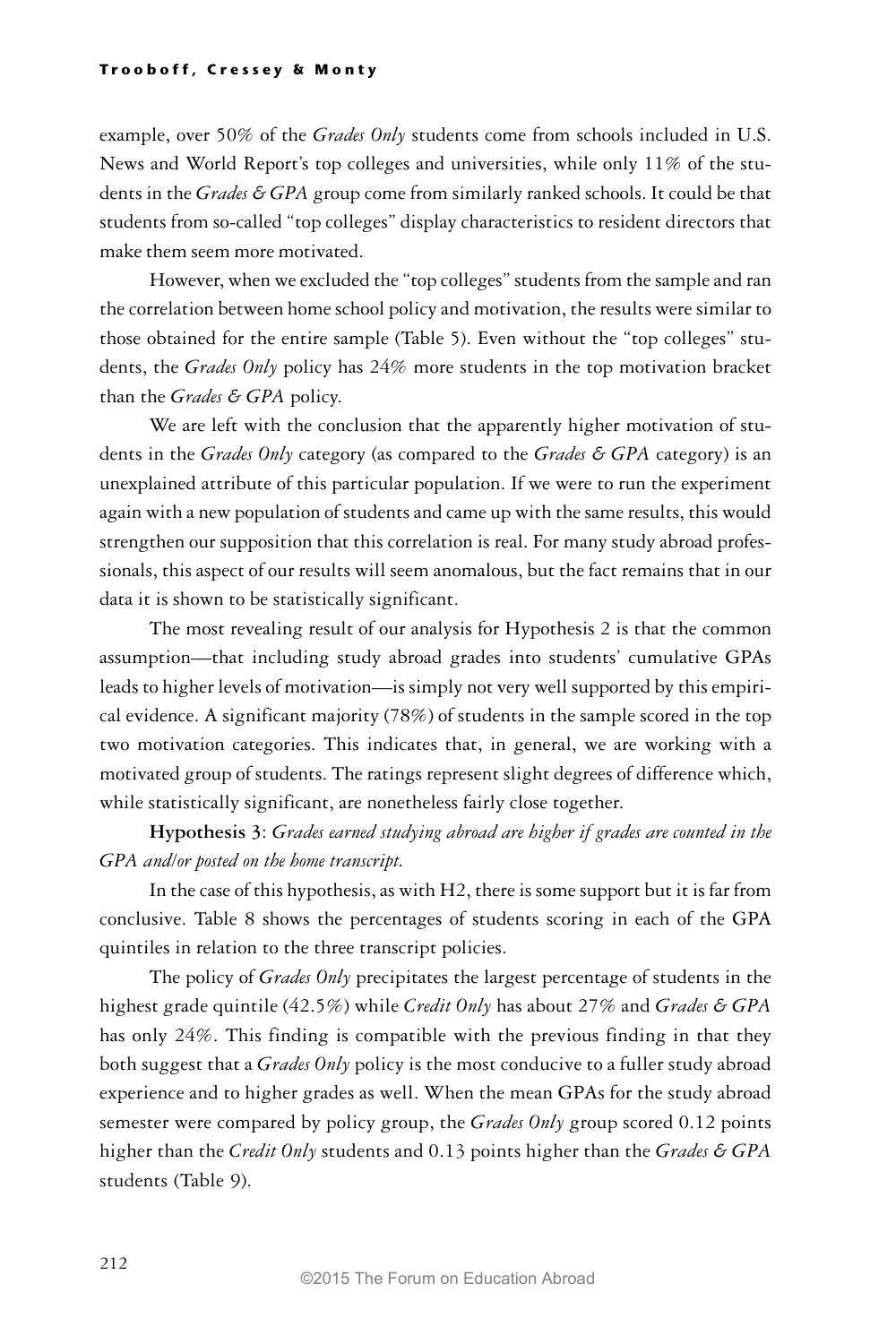| <b>GPA</b><br>Ouintile                                                 | <b>CREDIT</b><br><b>ONLY</b> | <b>GRADES</b><br><b>RECORDED</b> | <b>GRADES &amp;</b><br><b>GPA</b> | <b>TOTAL</b> | Number |
|------------------------------------------------------------------------|------------------------------|----------------------------------|-----------------------------------|--------------|--------|
|                                                                        | 1.8%                         | $1.0\%$                          | 1.7%                              | 1.5%         |        |
| 2                                                                      | 5.5%                         | 2.8%                             | 5.4%                              | 4.8%         | 22     |
| 3                                                                      | 20.0%                        | 14.2%                            | 19.1%                             | 18.2%        | 83     |
| $\overline{4}$                                                         | $45.5\%$                     | 39.6%                            | $50.2\%$                          | 46.6%        | 213    |
|                                                                        | 27.3%                        | 42.5%                            | 23.7%                             | 28.9%        | 132    |
| Number                                                                 | 110                          | 106                              | 241                               |              | 457    |
| Note: The shaded cells contain the highest percentages for that column |                              |                                  |                                   |              |        |

.

| Table 8: GPA earned abroad in relation to home school transcript policy |  |
|-------------------------------------------------------------------------|--|
|-------------------------------------------------------------------------|--|

Table 9: Mean home and study abroad GPAs, by transcript policy

|                       | <b>CREDIT</b><br><b>ONLY</b> | GRADES<br><b>ONLY</b> | <b>GRADES &amp; GPA</b> |
|-----------------------|------------------------------|-----------------------|-------------------------|
| Mean Home GPA         | 3.34                         | 3.31                  | 3.34                    |
| Mean Study Abroad GPA | 3.43                         | 3.55                  | 3.42                    |

It could certainly be argued that the proper basis for comparison among policy groups is not the absolute GPA obtained abroad, but rather the **change** between prior GPA and study abroad GPA, if any**.** To make this measurement, we divided the population into three groups: those whose grades went down one quintile or more, those who stayed in the same quintile, and those who improved by at least a quintile. Table 10 shows the result of this comparison.

Table 10: GPA change by transcript policy

| <b>GPA</b> | <b>CREDIT</b> | <b>GRADES</b> | <b>GRADES &amp; GPA</b> | Total  |
|------------|---------------|---------------|-------------------------|--------|
| Change     | <b>ONLY</b>   | <b>ONLY</b>   |                         |        |
| Went Down  | 44.16%        | 24.64%        | 40.40%                  | 39.45% |
| Same       | 38.58%        | 44.93%        | 39.39%                  | 40.00% |
| Improved   | 17.26%        | 30.43%        | 20.20%                  | 20.55% |

Table 10 gives the expected linear progression from upper left to lower right, at least for the *Credit Only* and *Grades Only* policies, and the chi square test returns a value showing that the distribution is significant. The data therefore suggests that whether or not grades are recorded is important but whether or not they are included in the GPA is not. When we ran similar tests for each of the policies taken as an independent variable, we did get linear results for *Grades Recorded* versus *Credit Only* but not for GPA versus *No GPA*.

In order to compare our results with those reported by Merva, we also ran tests using the actual semester GPA scores of the students in each policy group to obtain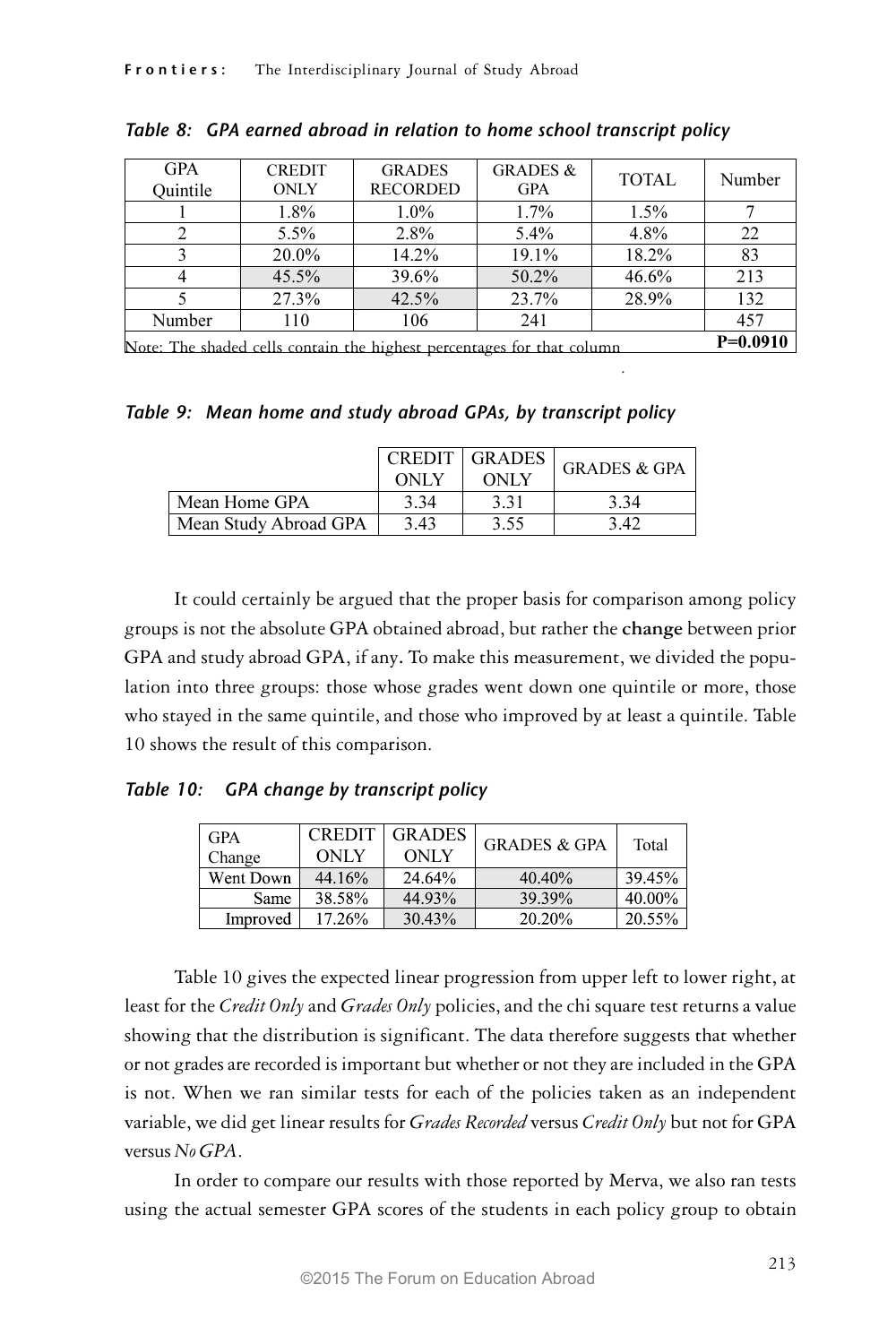mean scores. The left column includes both the *Credit Only* group and the *Grades Only* group; the right column includes only the *Grades & GP*A group, which is the way Merva grouped the policies. As can be seen in the Table 11, when grades don't count towards their cumulative GPA the mean semester GPA is higher (3.49), than the mean semester GPA of those students whose grades will count in their cumulative GPA (3.42). The difference of -0.07, shows a small negative correlation between counting study abroad grades in cumulative GPAs and grade results. This result is in opposition to the result obtained by Merva.

| Table 11: Mean GPAs compared by whether or not study abroad grades are |
|------------------------------------------------------------------------|
| included in cumulative GPAs at home                                    |

|                           | <b>CREDIT ONLY</b><br><b>GRADES ONLY</b> | <b>GRADES &amp; GPA</b> |
|---------------------------|------------------------------------------|-------------------------|
| Number of cases           | 216                                      | 241                     |
| Mean                      | 3.4877                                   | 3.4229                  |
| <b>Standard Deviation</b> | 0.4861                                   | 0.4631                  |

The entire set of tests related to our third hypothesis points to the superior performance of the *Grades Only* group as compared to the other two groups. Once again the relationship between the *Grades Only* group and the *Grades & GPA* group is counter-intuitive and runs contrary to the conventional wisdom, which holds that the more impact grades have, the more they motivate students to do their best work.

It is an intriguing question whether the results for Hypothesis 2 and Hypothesis 3 are two separate results or simply two consequences of the same phenomenon. To test this, we ran correlations between MOTIVATION and STUDY ABROAD GPA and between MOTIVATION and GPA CHANGE. Neither test produced convincing correlations. The results for Hypothesis 2 and those for Hypothesis 3 seem to be unrelated to each other.

### C o n c l u s i o n s

Our research leads U.S. to conclude that grade recording policies can affect the overall motivation of some students. Specifically, recording students' grades on home transcripts can lead to higher motivation. However, including grades in a student's GPA does not seem to produce the desired result, and may even be counter-productive. The way the three policies appear to line up is unexplained at this point. The most clear-cut correlation in our findings is between a student's cumulative GPA coming in to study abroad and the GPA he or she achieves while abroad. This comparison was shown by standard statistical methodologies to be better than 99% reliable.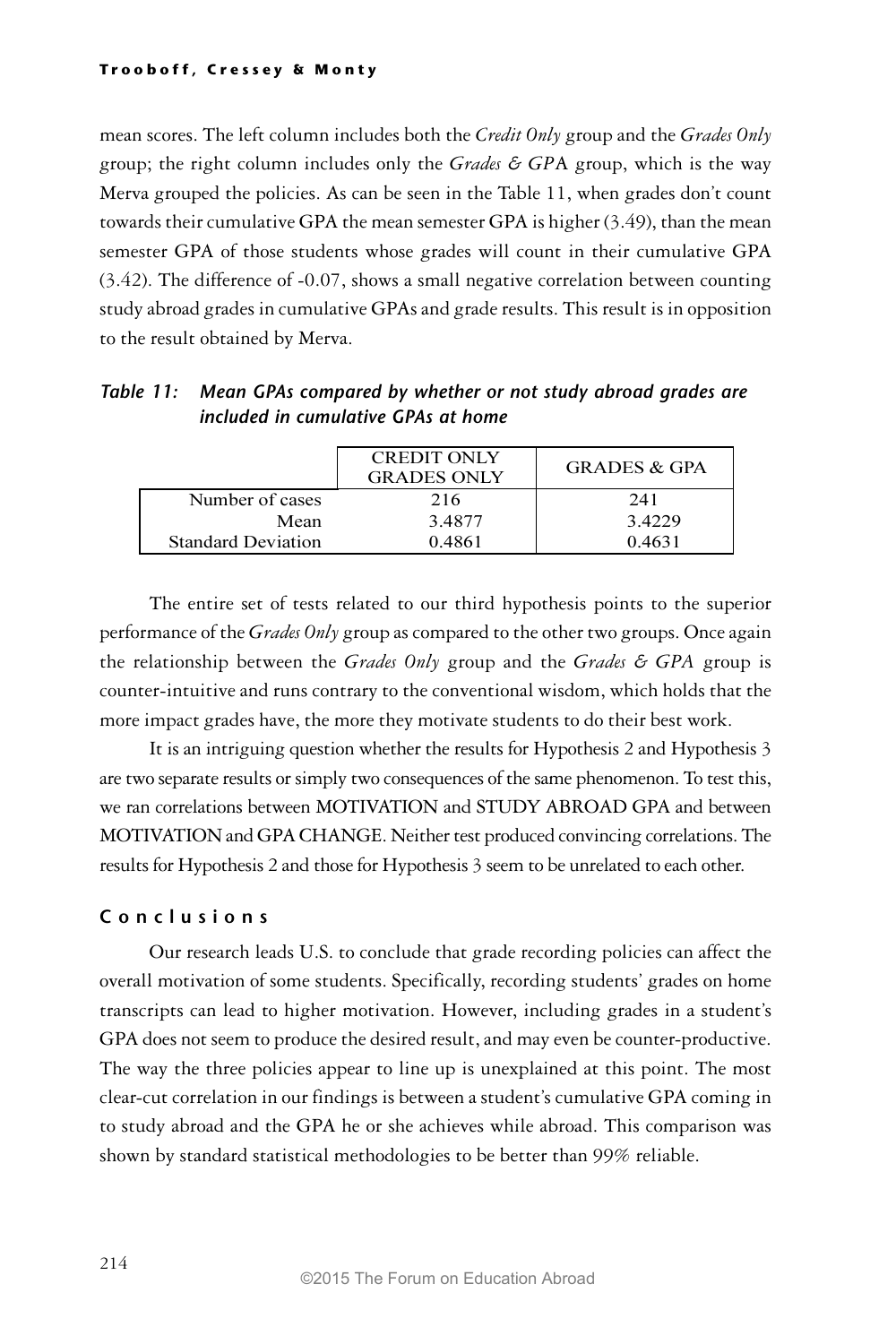#### Policy Implications

The evidence supporting the motivational value of grade recording policies is not strong enough for it to be a primary influence in policy-making at U.S. colleges and universities. Some aspects of our analysis, our review of the previous literature, and our experience with study abroad in general suggests that better overall study abroad results can be obtained by giving students the freedom to experiment, move outside the traditional academic box, and take risks. This can best be achieved by relieving them from concern about what might happen to their academic records as a result of studying abroad.

Study abroad grades come in many varieties and this poses additional problems. Some U.S. letter grades are the result of applying conversion charts to foreign grading systems. Other host institution grades, while looking very much like U.S. letter grades, are not necessarily being awarded in distributions that are similar to ours or in contexts where the same letter grade has the same meaning in both cultures.

Our research indicates that grades improve slightly but that the *top grades* are less frequently awarded abroad than at home. One of the authors of this study routinely addresses upwards of fifty study abroad grade appeals per year. Many of these appeals come from students who have received B grades but feel their work deserves A grades. Many of them are concerned about what a B or two will do to their honor status at home and/or to their possibility of gaining admission to selective graduate schools, law schools, or medical schools. In many cases it is probably true that a similar performance at home may well have earned a particular student an A rather than a B.

There are many issues related to study abroad grades and grading policies in the overseas context and therefore some reason to consider whether the small and dubious gain often attributed to "counting grades" really is worth it. If by "counting grades," we mean including them in the student's GPA, our study would suggest that that the answer to this question is that no, it is not. There is no gain in counting them in the GPA, only in recording them.

## Our Goals and How Best to Achieve Them

We should ask ourselves which approach to maximizing student motivation is more productive to the overall goals of study abroad: a grades-and-GPA policy that motivates students to be cautious in their selection of courses, or one that encourages them to take the risk possibly entailed in, for example, taking a regular university course taught in a foreign language. We did not address such issues in this study, but they may be an interesting theme for future research.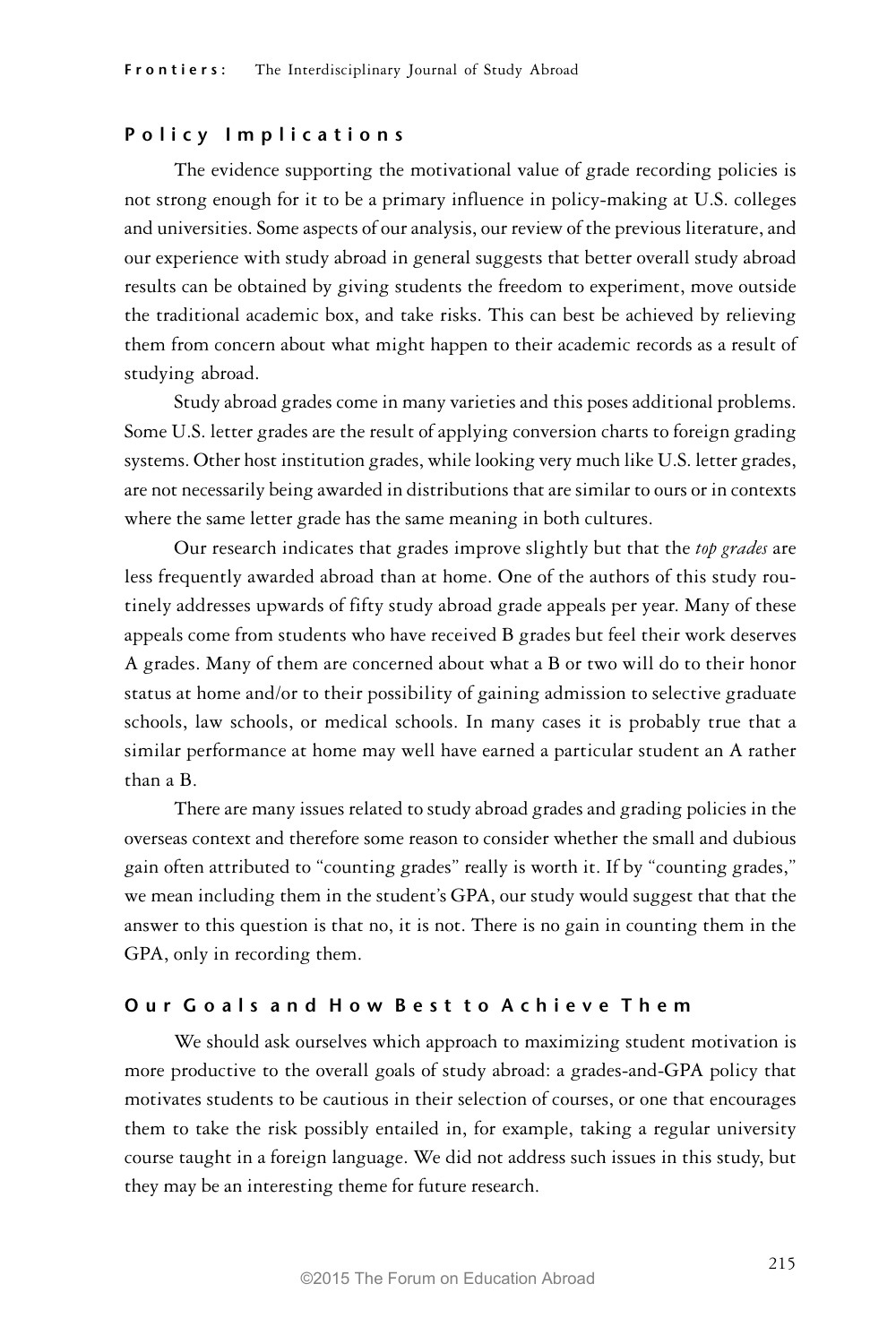In addition, we should remember the distinctions drawn in some of the prior studies we reviewed, particularly the difference between *learning goals* and *social reinforcement goals.* Clearly the kind of motivation produced by a high impact grading policy is directed to the latter goals, whereas the former are much more likely to result in a rewarding and meaningful intellectual experience overseas. One claim made in the Harlen and Crick study seems particularly relevant to this point. "People who commit themselves to a goal will direct themselves towards [productive] actions." (175) What we ought to be doing is finding ways to encourage students to become committed to meaningful goals such as integrating into the host society, achieving a deeper understanding of another culture and therefore a new understanding of their own culture.

There are a number of interesting student development techniques that would certainly lead more productively in this direction than a high impact grading policy. But that is a subject for another paper.

We recognize, of course, that for a small but very visible cohort of students, study abroad is not the serious enterprise we would hope it to be. We are mindful of the fact that the reputation of study abroad can be damaged in faculty members' minds by the knowledge that some students are not taking this opportunity seriously. We are aware that in some cases students are not putting forth their best efforts. The push towards high impact grading policies is no doubt due to a desire to counteract these tendencies. However, we do not believe this is the majority of students and many of these students can be screened out in the admissions process. To subject all students to policies directed at this cohort is problematic.

One additional point raised in the Harlen and Crick study seems to point towards a better way to address this issue. They distinguish between *summative assessment* and *formative assessment* and point out that formative assessment (testing that helps students develop better learning strategies) "can significantly raise standards of attainment," whereas summative assessment (final examinations, standardized tests, etc.) "has a negative impact on motivation for learning." (170) Their summative testing and formative testing can, for the purposes of study abroad, be equated to final examinations and continuous assessment, respectively. All too often in a study abroad context, students receive little or no feedback on their work until the very end, when, of course, it is too late to help with the final outcome. A better way to motivate students and keep them on task, we believe, would be to incorporate more feedback and continuous assessment into the coursework they take overseas, however difficult this may be due to cultural differences.

To sum up, there may be *some* motivational value to recording study abroad grades on home school transcripts; however, including study abroad grades in cumulative GPAs does not seem to achieve desirable results and has other negative conse